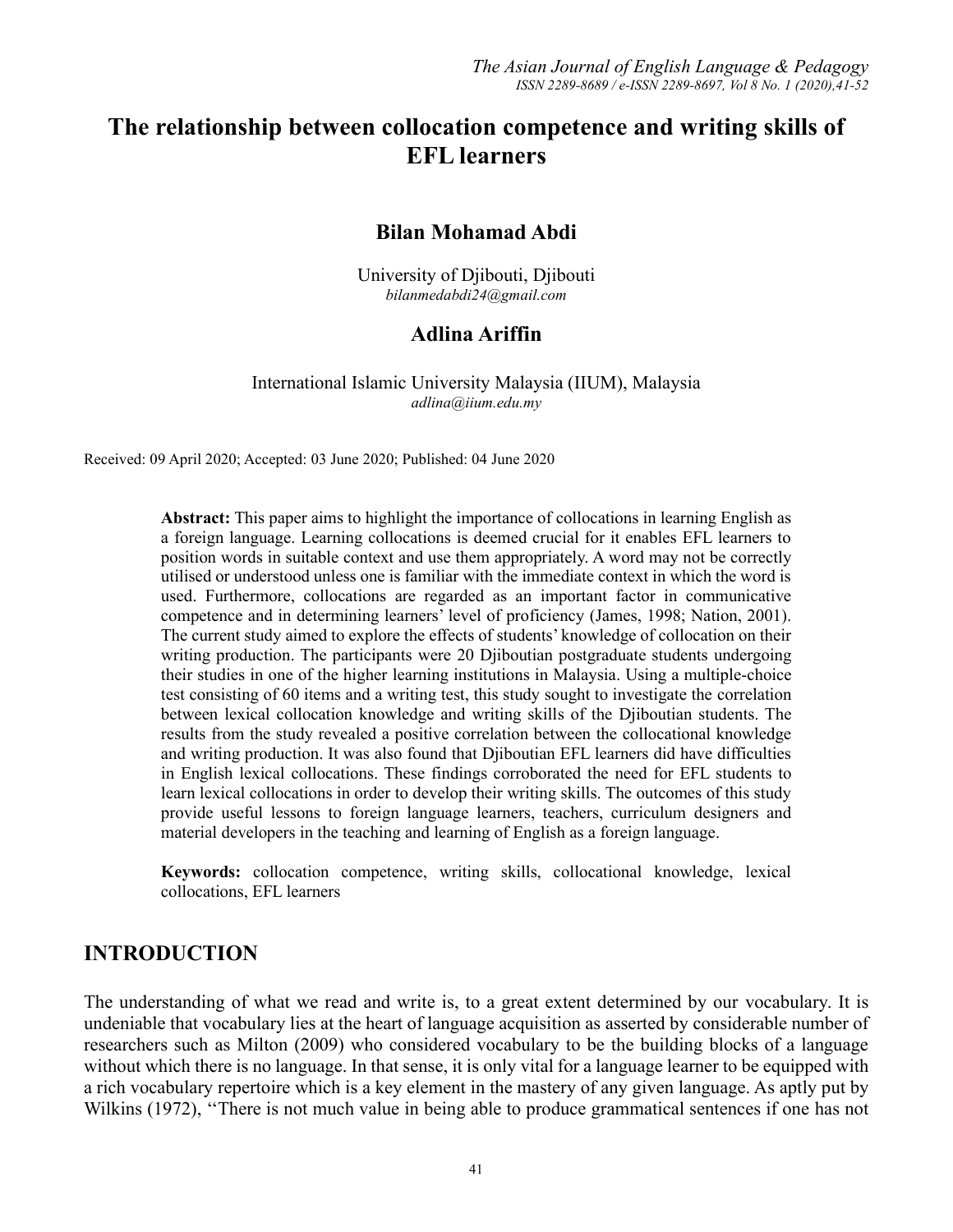got the vocabulary that is needed to convey what one wishes to say … While without grammar very little can be conveyed, without vocabulary nothing can be conveyed'' (p.111). This is the reason for which it is suggested that more attention should be given to the teaching of vocabulary as much as grammar in language classes (Krashen, 1988).

Within the field of vocabulary, researchers have highlighted the importance of word combinations, also known as chunks or formulaic language. These word sequences have been defined in diverse studies. While the definitions are varied, they overlap to some extent. Some of these chunks are predominantly put together to form a complex word altogether. However, some word combinations are created through a process called fusion where two or more words come together to form a formulaic language. These types of words are referred to as fixed expressions e.g. "all of a sudden" and semi-fixed expressions e.g. "at work". Collocations, thus, are the semi fixed expressions and are less flexible than fixed expressions that are rather frozen.

To explain collocation, a prominent researcher, J. R. Firth (1957) once said "You shall know a word by the company it keeps." This statement signifies that some words often occur next to each other and it can be predicted that when one word is found the other should come along (Namvar, 2012). This is due to the repeated use of these words as set by the native speakers of any given language. Moreover, Kim (2009) notes that, "Truly knowing a word means not only knowing the meaning of the word but also knowing the words with which it frequently co-occurs" (p. 1). To produce language effectively, learners need to have abundant supply of words from which they can pick the right ones to express themselves in an appropriate manner.

However, it is reported in various studies that EFL students' level of collocational knowledge is in need of improvement (Alsakran, 2011; Koosha and Jafarpour, 2006; Shehata, 2008). Granger & Tyson (1996) hypothesised that learners are more likely to use less collocations in their writing than their native speaking counterparts, given that the use of such language is universally presented as typically native-like. This phenomenon is not only due to limited exposure to the English language but also it is argued that collocation is one of the factors that mark "non-nativeness" in the writings of both ESL and EFL learners. Lack of collocational competence is observed even in advanced learners who sometimes fail to produce acceptable collocations as used by native speakers.

# **RESEARCH ON COLLOCATION**

In recent times, language instructors and researchers in the field of language teaching have given their attention and utmost consideration to collocations in language teaching and learning approaches, particularly for EFL learners. However, as stated by Benson et al. (2010) collocations are unpredictable and challenging for non-native speakers. ESL and EFL learners are likely to pick up new vocabularies individually without giving importance to the collocational properties that each word may have. They learn words individually and do not pay attention to the context in which the word may be used. This issue has raised the attention of teachers and researchers to emphasise on the importance of collocational instructions for language learners.

Various studies have been carried out to look into the relationship between general English language proficiency and collocational knowledge. One such study which delved into this matter was by Hatami (2015). The main outcome of the research indicated a positive relationship between the participants' overall language proficiency and their collocational competence. In the same vein, an investigation on the same issue conducted by Abdullah and Noor (2013) concluded that even though more advanced ESL learners tended to use almost equal percentage of collocation of several lexical verbs as the native speakers,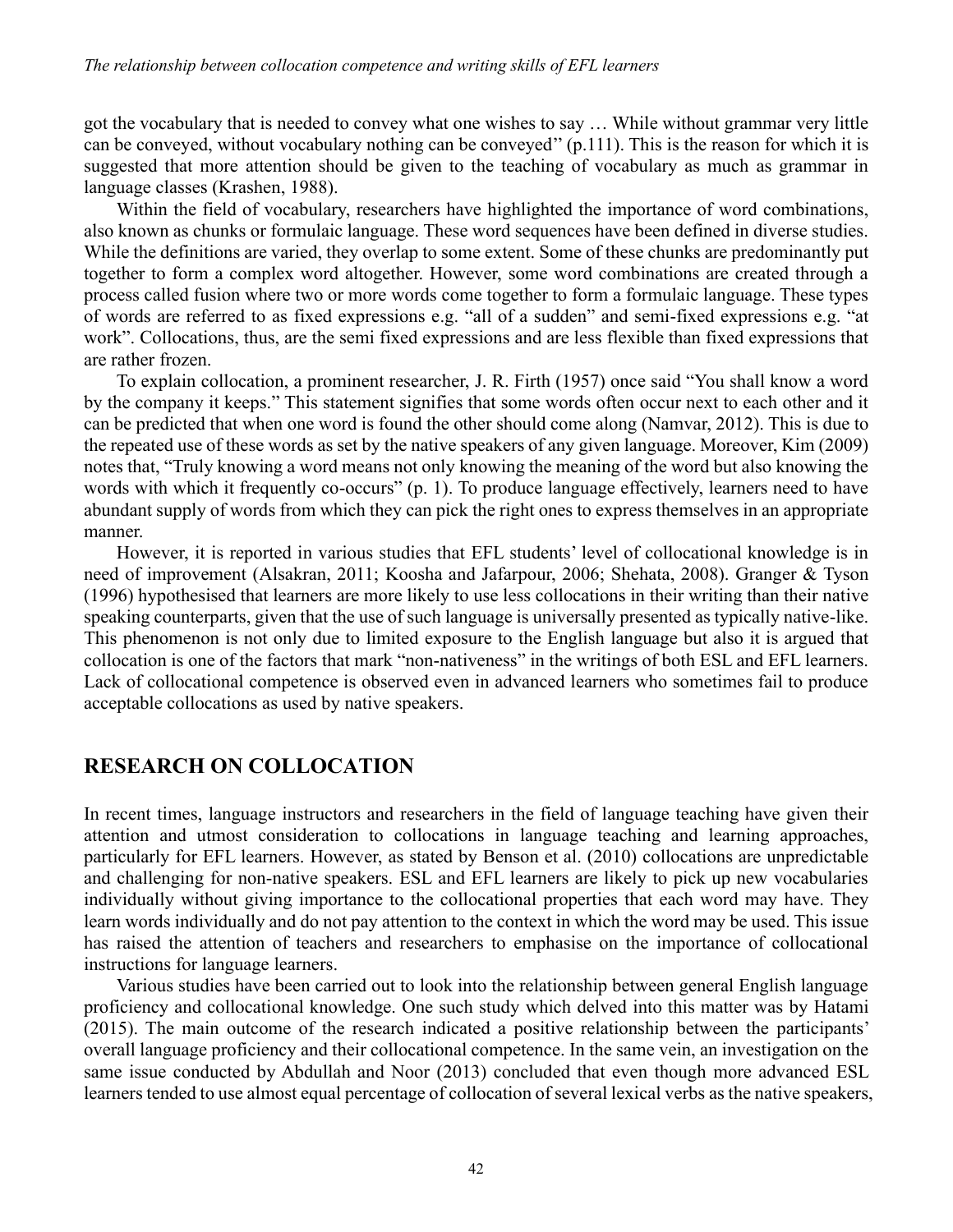the usage was observed to deviate from the norms of the native speakers which created a sense of 'nonnativeness'. On this note, Henriksen (2013) opined that collocational competence is "acquired late and often not mastered very well by even fairly competent L2 language learners" (p. 29).

However, some studies indicated a negative relationship between participants' overall language proficiency and their collocational competence. Haiyan (2015) conducted a corpus-based cross-sectional study on Chinese EFL learners' written production where he explored the role of vocabulary growth and L2 collocation learning. The study revealed that there is a delay in L2 learners' Verb + Noun collocations due to an increase in the lexical verbs acquired at a higher level. His study indicated that a rise in the L2 learners' proficiency level delays the learners' collocational knowledge. Another similar finding was made by Bowen, Lin & Ziyan (2019) who investigated the Verb + Noun collocation of Chinese EFL learners. Their study made three important findings: firstly, that collocation accuracy did not improve significantly as overall L2 (second language) proficiency increases; secondly, that L1 (first language) influenced the acquisition of collocational knowledge and finally, deficiency in L2 knowledge affected collocation usage. Both these researches accentuated the negative association between the acquisition of collocational knowledge and language proficiency.

On the other hand, a study by Obukadeta (2019) showed a mix relationship between leaners' general language proficiency and their collocational competence. His study on the relationship between L2 learners' use of collocations and frequency of and exposure to target language input signifies that the production of collocations increases in tandem with proficiency increase but the production of congruent collocations decreases as proficiency increases. The most proficient group which produced more acceptable collocations than the others also produced the highest number of unacceptable collocations with L1 negative transfer being the biggest source of collocational errors.

The above-mentioned studies on collocations examined the collocational competence of EFL learners from different contexts; however, some inconsistencies are noted since some studies indicated a parallel increase of collocational competence with improvement in language proficiency while some claimed that language proficiency does not have any bearing toward collocational knowledge.

Several studies on collocation have also indicated that lack of exposure to the target language as well as collocation could cause serious issues in language learning which in turn can impact language production. For instance, Shehata (2008) investigated the influence on the use of adjective noun collocations and verb noun collocations by Arab EFL students. The participants of her study were 97 Egyptian students majoring in English. The data collection instruments for the study were divided into 4 parts. The first instrument was a fill in the gap productive tests. The second was an appropriateness judgment receptive test and third instrument was a vocabulary test while, the fourth instrument was a self-reporting questionnaire. The findings of the study revealed that the students' native language and their learning context were two major factors influencing their acquisition of English collocations. The findings also showed that there is a positive correlation between the learners' collocational competence and their exposure to the language.

Likewise, Ahmed (2012) explored the English lexical collocation knowledge of Libyan university students. The study was conducted using three instruments namely multiple-choice test, translation test and a self-reporting questionnaire. The multiple-choice test consisted of 60 questions on the different types of lexical collocations while the translation test was made up of 28 items. Lastly, a questionnaire was used to triangulate the data. The findings of the study indicated that the participants' collocational competence was at a low level. The learners had problems with both reception and production of all patterns of English lexical collocations. The study also highlighted the importance of raising collocational awareness among EFL learners.

In this regard, El-Dakhs (2015) examined the collocational knowledge of Arab undergraduate students who studied English in an EFL environment. Particularly focusing on lexical collocation, the study aimed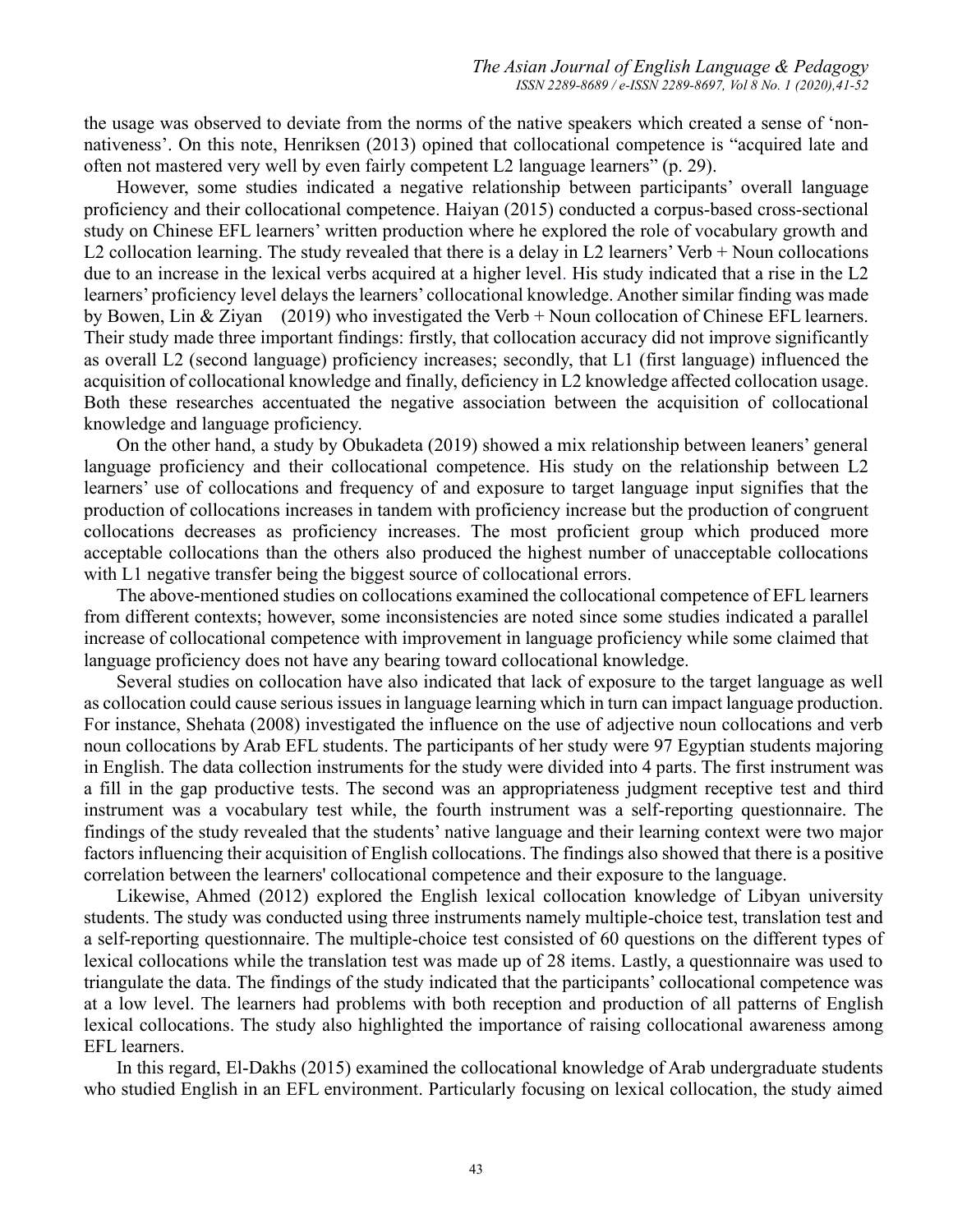to investigate the relationship between collocational knowledge and language exposure. The study used a designed collocational test to assess the participants who were 90 undergraduate students from a private university in Saudi Arabia. The outcomes revealed that the collocational proficiency of the participants was inadequate even though they studied in a university in which English is the medium of instruction. Moreover, the results indicated that collocational knowledge is positively related to increased language exposure.

Looking at the varied factors related to collocational competence, the present study aimed to find out the correlation between collocation competence and writing production of EFL learners. The essential features that set this research apart from the rest of the previous studies lie in the nature of the EFL learners and the context of the study. In general, Djiboutian students learn English language as a supplementary subject in their home country which is mainly restricted to the formal learning time. They are multilinguals who rarely use the English language in their daily activities except for academic purposes Furthermore, French language is given more prominence than English language in Djibouti. On top of that, these Djiboutian students are learning English in a country where English is a second language which means that they do not have any direct exposure to English native speakers yet English language is very crucial for their survival.

This study aspired to look at the relationship between collocational knowledge and writing skills of the Djiboutian students to examine the correlation between the frequency in their correct use of lexical collocations and the writing scores attained plus to identify the most problematic type of lexical collocation they encounter in their learning. Additionally, it targeted to find out the problems they faced in acquiring collocational knowledge.

# **METHODOLOGY**

In achieving the objectives of the research, the study employed a mixed method approach in collecting the data via collocation test, essay writing test and interview method. Mixed method, which integrates qualitative and quantitative approaches, is considered most apt to be applied in this study as it provides a more comprehensive understanding of the phenomenon under investigation compared to the utilisation of one approach (Almalki, 2016; Shannon-Baker, 2016). Twenty Djiboutian postgraduate students from a higher learning institution participated in this research.

## **Instrument**

## **1. Collocation test**

## **2.**

The multiple-choice test was used to measure the participants' knowledge in lexical collocation. This test contained six lexical collocation type as classified by Benson, Benson and Ilson (1986) (Please refer to Figure 1). The items in the multiple-choice question were made up of 60 sentences.

The table below shows the distribution of all six types of lexical collocations in the collocational test.

|         |                 | Number of  |                                                |
|---------|-----------------|------------|------------------------------------------------|
| $T$ vpe | <b>Patterns</b> | recurrence | Item number                                    |
|         | $Adi+N$         |            | 2, 14, 19, 29, 32, 33, 36, 42, 44, 45, 50, 52, |

*Table 1: Number of items allocated for each type of lexical collocation*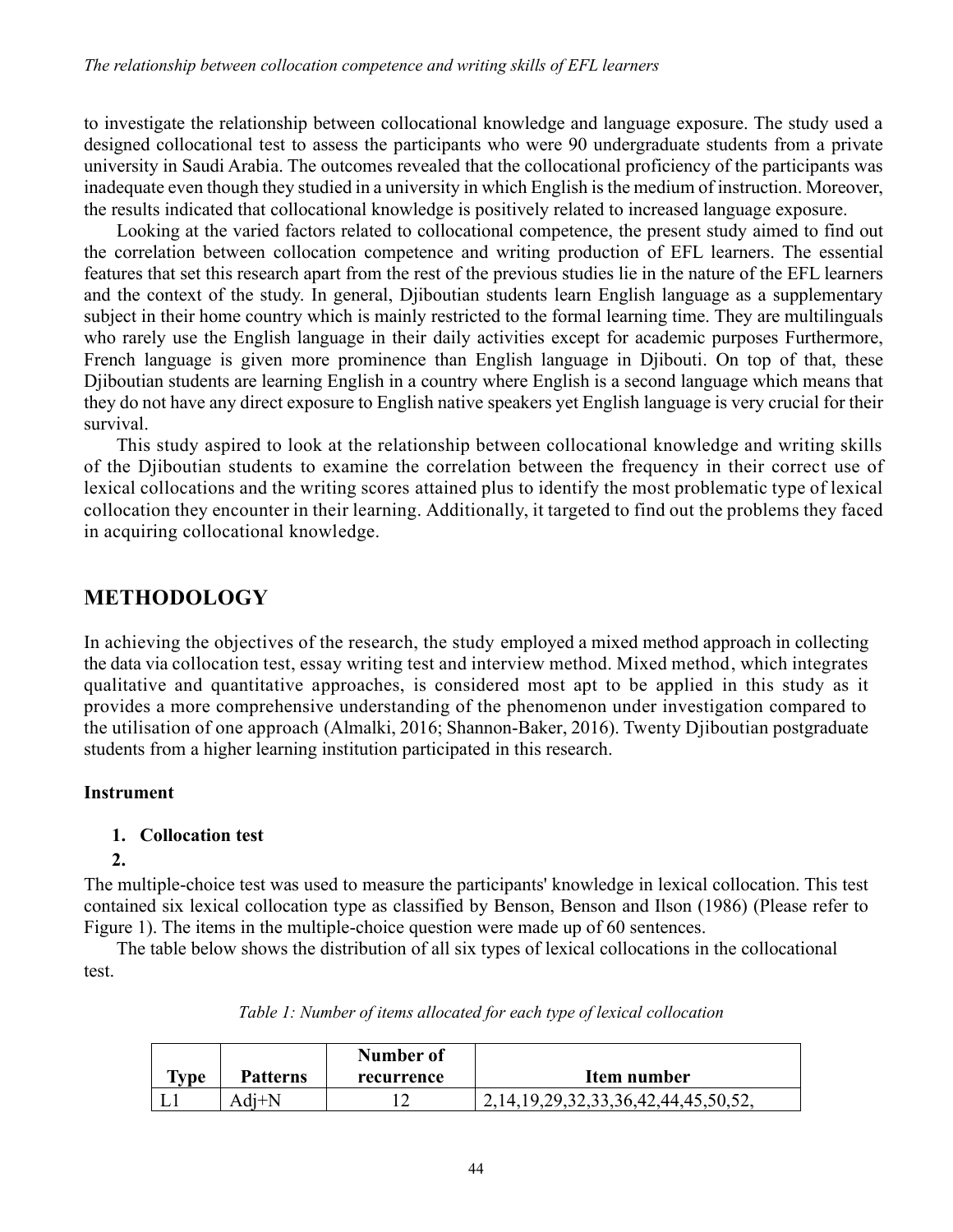*The Asian Journal of English Language & Pedagogy ISSN 2289-8689 / e-ISSN 2289-8697, Vol 8 No. 1 (2020),41-52*

| L2 | $V+N$     | 8, 10, 17, 18, 21, 25, 26, 28, 43, 47, 54      |
|----|-----------|------------------------------------------------|
| L3 | $N+N$     | 11, 12, 16, 19, 31, 34, 35, 37, 39, 40, 46, 60 |
| L4 | $N+V$     | 5,9,13,22,27,30,41,49,55                       |
| L5 | $Adv+Adi$ | 4, 6, 7, 15, 23, 53, 57                        |
| L6 | V+Adv     | 1, 3, 24, 38, 48, 51, 56, 58, 59               |

The maximum score for answering 60 questions correctly was 60 points. The researcher graded the test by referring to the Oxford Dictionary of Collocations (2009).

#### **3. Writing test**

The writing test was the second instrument used in this study. The researcher chose an IELST essay topic as the main question which was *"Some people think that you can never understand the culture of a country unless they speak the language. Do you agree?"*. The writing topic was chosen based on "pertinence", "brevity" and "clarity".

The scoring for the writing test was done in two phases. In Phase 1, the researcher identified the number of correctly used lexical collocation in each essay and calculated the percentages. In Phase 2, a qualified ELT teacher from the university's English proficiency programme was requested to assess the writing test of the participants. The teacher provided the band for each essay based on the IELTS essay marking scheme.

#### **4. Semi-structured interview**

For the semi-structured interview, the questions developed were aimed at identifying the problems learners faced in acquiring collocation and the reasons for such difficulties.

- 1. How do you feel about English language in general?
- 2. How often do you use English in your daily life?
- 3. How long have you been exposed to English language?
- 4. What are your methods/strategies to learn vocabulary?
- 5. Are you familiar with collocations prior to this research? If yes, how much do you know about it?

The present study utilized the classification model of collocational competence proposed by Benson, Benson, & Ilson (1986). In his model of classification, he divides collocations into grammatical and lexical collocations. A grammatical collocation, according to Benson et al. (1986), is a phrase consisting of a dominant word and a preposition or a grammatical structure; lexical collocation, on the other hand, consists of nouns, adjectives, verbs and adverbs. This research mainly focused on lexical collocation. Figure 1 below illustrates the classification model of collocational competence used in the present study.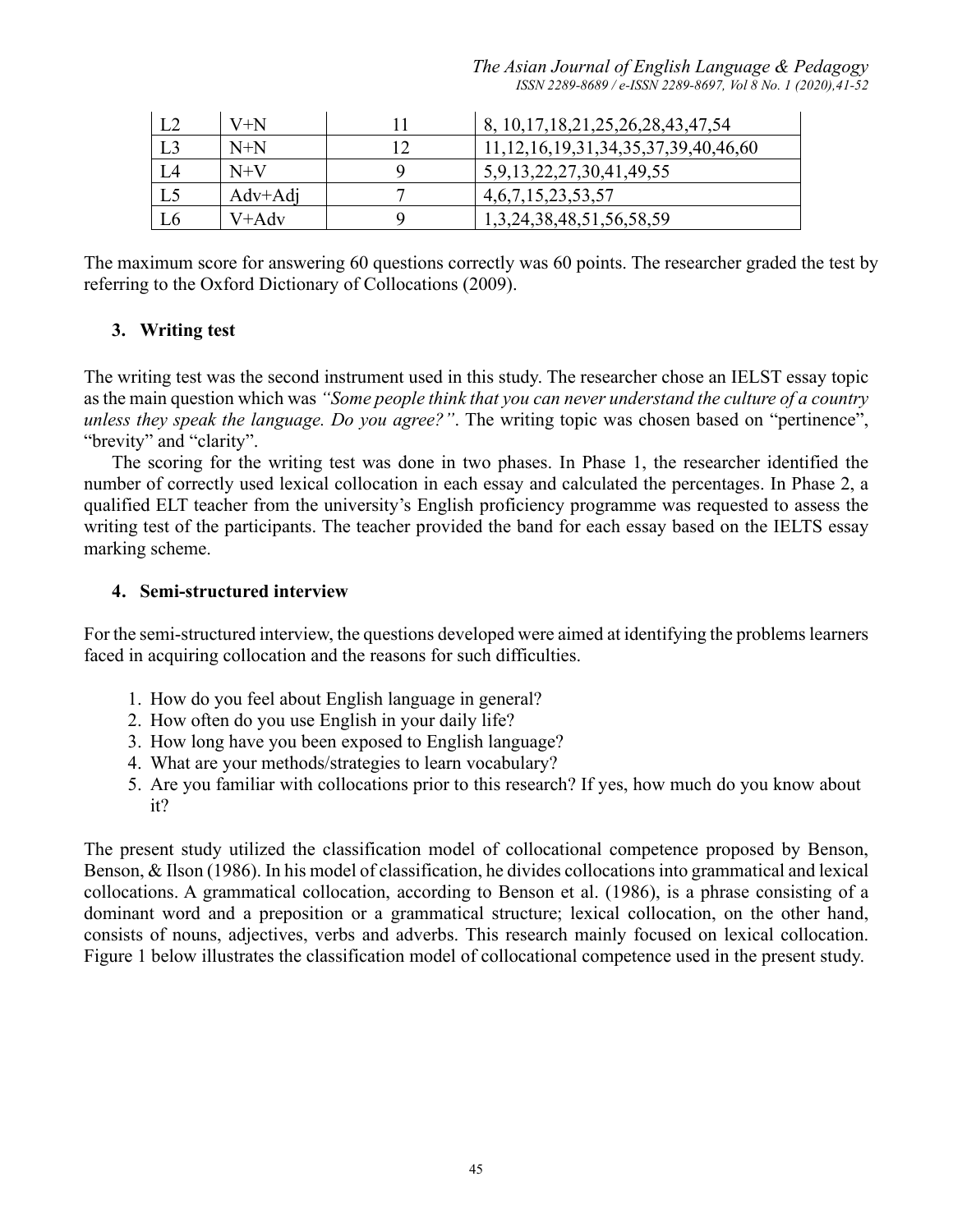

*Figure 1: Classification model of collocational competence*

# **FINDINGS AND DISCUSSION**

#### **Types of lexical collocation patterns used by the Djiboutian EFL learners**

An essay writing test was administered to identify the types of lexical collocation patterns used by the students. The topic given was *"Some people think that you can never understand the culture of a country unless they speak the language. Do you agree?"*. The collocation patterns used in the writing task were extracted according to the classification model proposed by Benson et al. (1986). Then the frequencies of the correct lexical collocations used in the writing were tabulated. The scores attained for each lexical collocation in the writing test are as shown in Table 1. The result shows that *adjective+noun (Adj+N)* type of lexical collocation achieved the highest percentage of correct usage with 65%. This suggests that Djiboutian learners are more familiar with *Adj+N* type of lexical collocations compared to other types of collocation.

|                |              | ັ                | $\checkmark$     |                  | $\checkmark$ |                  |                       |
|----------------|--------------|------------------|------------------|------------------|--------------|------------------|-----------------------|
|                | L1           | L2               | L <sub>3</sub>   | L <sub>4</sub>   | L5           | L6               |                       |
| <b>Student</b> | $(Adj+N)$    | $(V+N)$          | $(N+N)$          | $(N+V)$          | $(Adv+Adj)$  | $(V+Adv)$        | <b>Total</b><br>score |
| 1.             | 6            | 1                | $\boldsymbol{0}$ | $\boldsymbol{0}$ | $\mathbf{0}$ | $\mathbf{0}$     | $\overline{7}$        |
| 2.             |              | $\mathbf{0}$     | $\mathbf{0}$     | $\mathbf{0}$     | $\mathbf{0}$ | $\mathbf{0}$     | 1                     |
| 3.             | 5            | 1                | $\mathbf{0}$     | $\mathbf{0}$     |              | $\mathbf{0}$     | $\overline{7}$        |
| 4.             | $\mathbf{1}$ | $\overline{c}$   | $\boldsymbol{0}$ | $\boldsymbol{0}$ | $\mathbf{0}$ | $\mathbf{0}$     | 3                     |
| 5.             | 1            | 1                | $\boldsymbol{0}$ | $\mathbf{0}$     | 1            | $\mathbf{0}$     | 3                     |
| 6.             | $\mathbf{0}$ | 1                | $\boldsymbol{0}$ | $\mathbf{0}$     | $\mathbf{0}$ | $\mathbf{0}$     | 1                     |
| 7.             | $\mathbf{0}$ | 3                | $\mathbf{0}$     | $\boldsymbol{0}$ | $\mathbf{0}$ | $\mathbf{0}$     | 3                     |
| 8.             | $\mathbf{0}$ |                  | $\boldsymbol{0}$ | $\mathbf{0}$     | $\mathbf{0}$ | $\boldsymbol{0}$ | 1                     |
| 9.             | 3            | $\mathbf{0}$     | $\mathbf{0}$     | $\mathbf{0}$     | $\mathbf{0}$ | $\mathbf{0}$     | 3                     |
| 10.            | 1            | $\boldsymbol{0}$ | $\boldsymbol{0}$ | $\boldsymbol{0}$ | $\mathbf{0}$ | $\mathbf{0}$     | 1                     |

| Table 2: Percentage of correct use of lexical collocations |  |  |
|------------------------------------------------------------|--|--|
|                                                            |  |  |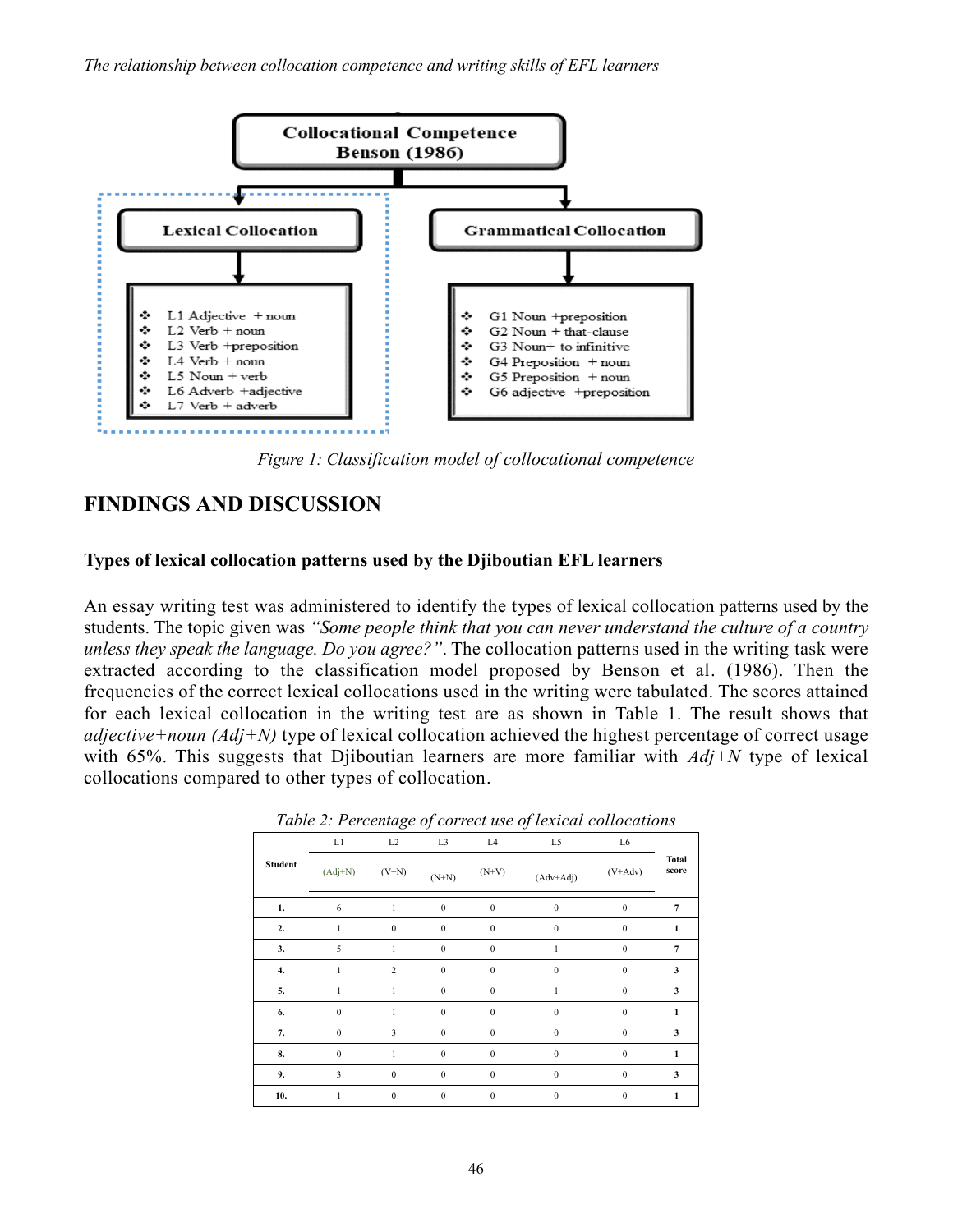#### *The Asian Journal of English Language & Pedagogy ISSN 2289-8689 / e-ISSN 2289-8697, Vol 8 No. 1 (2020),41-52*

| 11.   |                | $\mathbf{0}$     | $\boldsymbol{0}$ | $\boldsymbol{0}$ | $\theta$         | $\mathbf{0}$     |                |
|-------|----------------|------------------|------------------|------------------|------------------|------------------|----------------|
| 12.   | $\overline{2}$ | $\mathbf{0}$     | $\mathbf{0}$     | $\boldsymbol{0}$ |                  | $\mathbf{0}$     | 3              |
| 13.   |                |                  | $\mathbf{0}$     | $\mathbf{0}$     | $\mathbf{0}$     | $\mathbf{0}$     | $\overline{2}$ |
| 14.   | 1              | 1                | $\boldsymbol{0}$ | $\bf{0}$         | $\boldsymbol{0}$ | $\boldsymbol{0}$ | $\mathbf{2}$   |
| 15.   | 1              | 1                | $\boldsymbol{0}$ | $\boldsymbol{0}$ | $\mathbf{0}$     | $\boldsymbol{0}$ | $\mathbf{2}$   |
| 16.   | $\Omega$       | $\mathbf{0}$     | $\boldsymbol{0}$ | $\mathbf{0}$     | $\mathbf{0}$     | $\mathbf{0}$     | $\theta$       |
| 17.   |                | $\mathbf{0}$     | $\mathbf{0}$     | $\mathbf{0}$     | $\Omega$         | $\mathbf{0}$     |                |
| 18.   | 3              | $\theta$         | $\mathbf{0}$     | $\mathbf{0}$     | $\Omega$         | $\mathbf{0}$     | 3              |
| 19    |                | $\mathbf{0}$     | $\boldsymbol{0}$ | $\bf{0}$         | $\mathbf{0}$     | $\bf{0}$         |                |
| 20    |                | $\boldsymbol{0}$ | $\boldsymbol{0}$ | $\boldsymbol{0}$ | $\mathbf{0}$     | $\boldsymbol{0}$ | 1              |
|       | 30             | 13               | $\mathbf{0}$     | $\boldsymbol{0}$ | 3                | $\mathbf{0}$     |                |
| Total | 65%            | 28%              | $0\%$            | $0\%$            | 6%               | $0\%$            |                |

#### **Lexical collocation types are the most and the least problematic**

A multiple-choice test was used to measure the participants' knowledge of lexical collocation. It contained 60 sentences which were developed based on the six types of lexical collocation classified by Benson et al. (1986). A statistical analysis was employed to determine the overall level of performance of the participants on the target lexical collocations in the multiple-choice test. The results, presented in Table 2, shows that the most difficult lexical collocation type was the L4 (*Noun+ Verb*) with only 49.2% of correct answers in total while the easiest was L5 (*Adv+Adj*) with 72.14%.

*Table 3: Percentage of correct answers ranging from most difficult to least difficult*

| Most difficult         | <b>Lexical collocation</b> | Patterns    | <b>Mean</b> score |
|------------------------|----------------------------|-------------|-------------------|
|                        | L4                         | $N+V$       | 49%               |
|                        | L1                         | $Adj +N$    | 50%               |
|                        | L <sub>3</sub>             | $N + N$     | 55.8%             |
|                        | L <sub>6</sub>             | $V + Adv$   | 67%               |
|                        | L2                         | $V + N$     | 70.83%            |
| <b>Least difficult</b> | L5                         | $Adv + Adj$ | 72.14%            |

#### **Relationship between EFL learners' L2 writing skills and their collocational competence**

A Spearman correlation test was used to determine the correlation between the collocation test results and the writing score of the participants (Refer to Table 3). The bands for the writing test were correlated with the scores of collocations which showed a significant level  $(r_s = .59, p < .01)$ . Correlation is significant at the 0.05 level for a 1-tailed prediction. The p value was 0.038 which showed that there was a significant positive correlation between both outcomes. Hence, it could be deduced that the better the students were at using their knowledge of lexical collocations, the higher they scored in the writing test.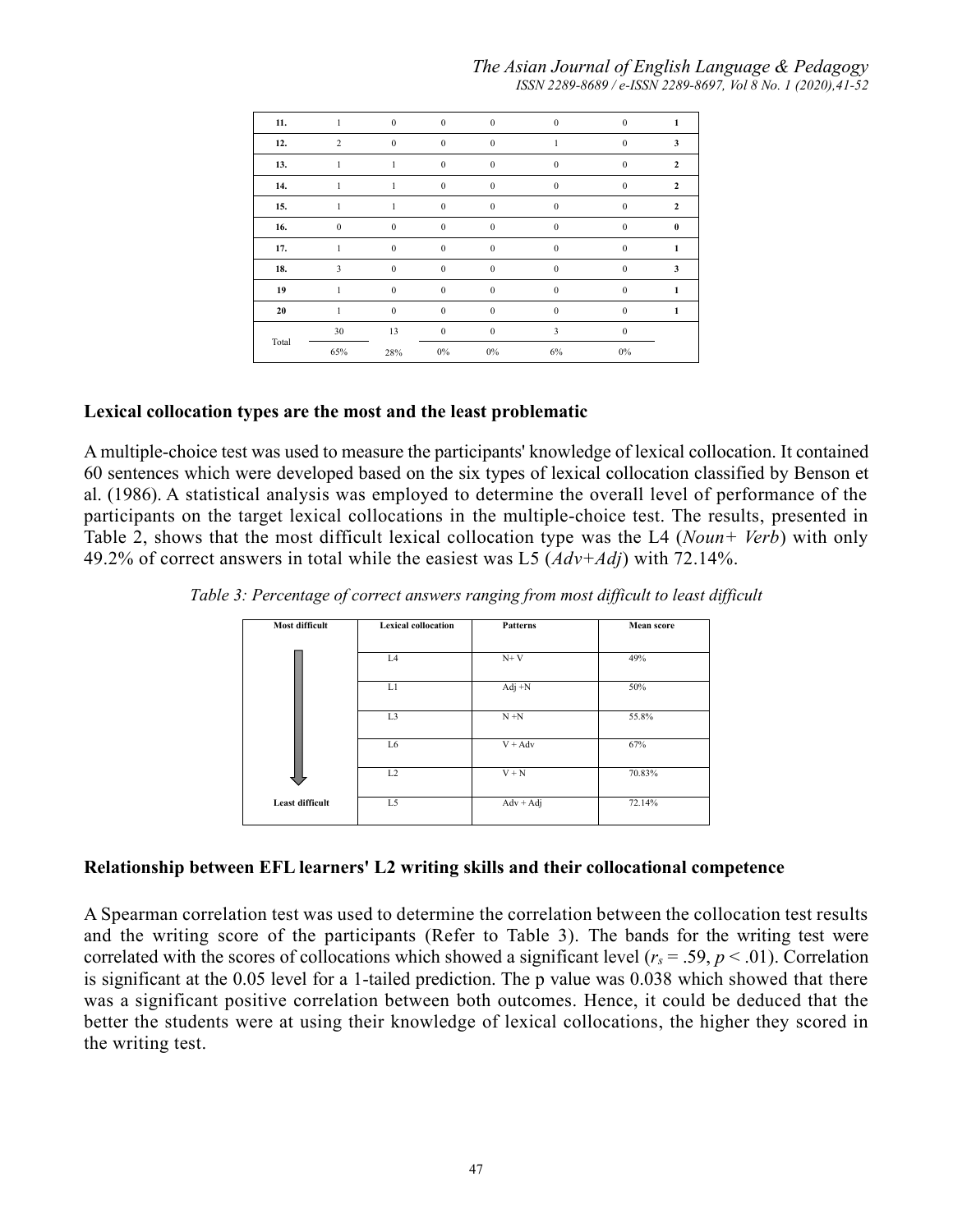|             |                     | Collocation | Writ Band |
|-------------|---------------------|-------------|-----------|
|             | Pearson Correlation | 1           | $.405*$   |
| Collocation | Sig. (1-tailed)     |             | .038      |
|             | N                   | 20          | 20        |
|             | Pearson Correlation | $.405*$     | 1         |
| Writ-Band   | Sig. (1-tailed)     | .038        |           |
|             | N                   | 20          | 20        |

*Table 4: Correlations results*

#### **The basis for the participants' difficulties with lexical collocations**

For the qualitative part of the study, a semi-structured interview was conducted with six Djiboutian students who were selected based on convenient sampling. The main purpose of the interview was to understand the problems they faced in learning English language and collocations and the reasons for such difficulties. The interview data was transcribed and analysed thematically.

#### **1. Perception on English language**

The first question concerned their overall perception of the English language. This question intended to elucidate their attitude towards English in general. The attitude of learners towards language is considered as an essential factor in determining language performance. Eshghinejad (2016) noted that there is a significant relationship between the students' attitudes toward learning English and their performances in that language. The findings from this interview showed that all the interviewees had a positive attitude towards English as they all claimed that it is an 'important language to learn'. Below is an excerpt of the reply from Respondent 2:

*"Well umm, I think English language is one of the most used language in the world. so if you want to study you err probably you have to know English so it is a very important language. Nowadays everything is in English even study and books so it is very important to know". (Respondent 2)*

The response above clearly indicates that the student has a positive attitude towards English language. Moreover, Respondent 1 shared the same view towards English language. He said:

*"First of all, personally eehh I may say that English language is needed in today's live, for now Umm, so as it become an international language. I feel proud to speak it and I think". (Respondent 1)*

Based on the answer given by the respondents above, it could be deduced that in general learners do perceive English language in a positive light. It is a 'must have' tool in order to succeed in academic life.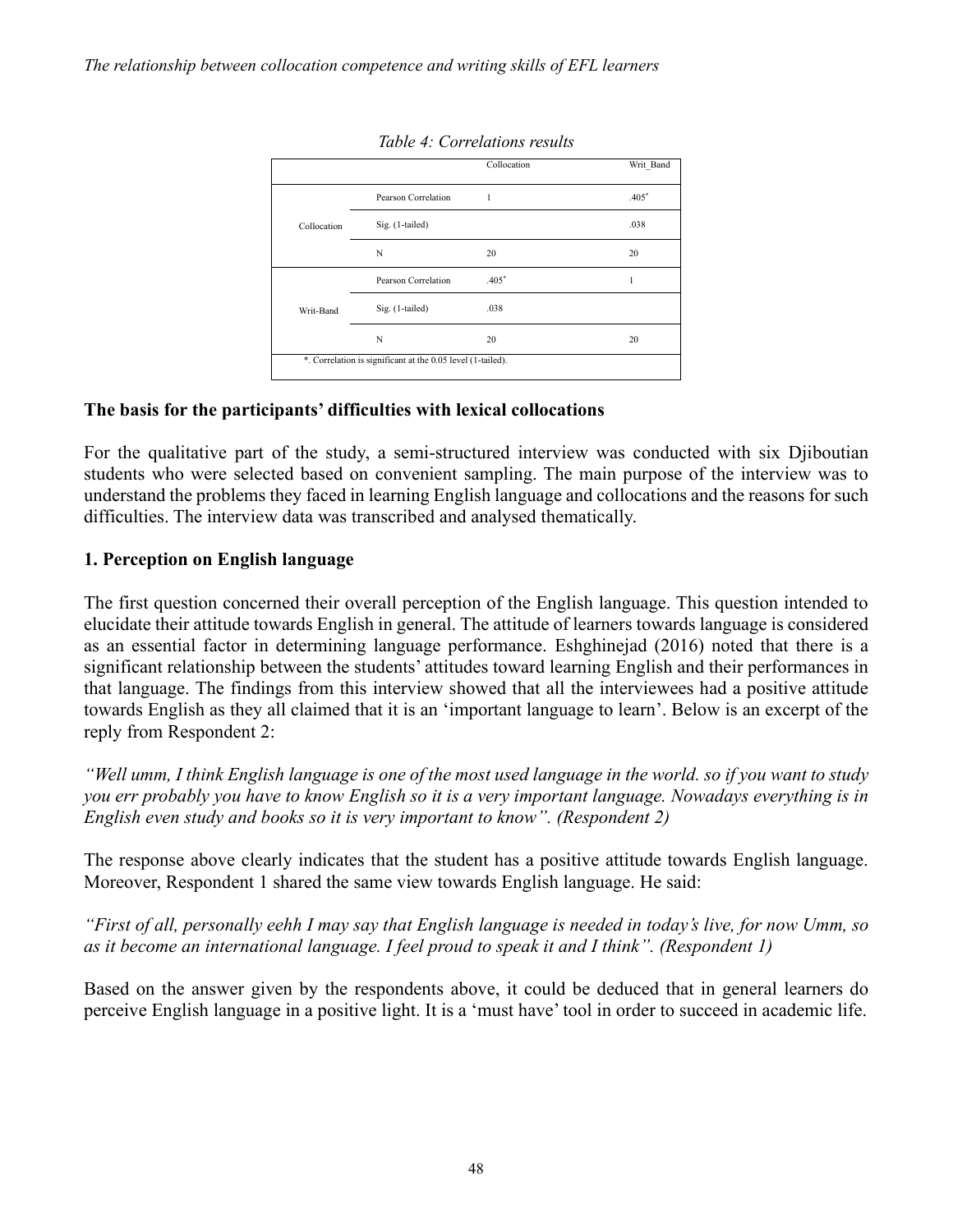#### **2. Exposure to English**

The second theme covered by the interview was about exposure to language. It is usually assumed that exposure to language contributes a lot to the learning process. Moreover, exposure is one of the essential factors affecting EFL learners' language acquisition process. Krashen (1988) stated that learners with an early exposure to the target language are far more competent than their counterpart who were exposed later in life. Hence, in this study, the researcher attempted to elucidate the extent to which Djiboutian students have been exposed to English language. The answers from the informants were all similar where most of them reported that they started English in high school. This is because English is a foreign language in Djibouti and it is taught only as a supplementary language. It is clear from the students' answers that their exposure to English was only limited to class hours. However, the students reported that during their stay in Malaysia for the past two years, their level of exposure had increased as they were studying in a university where English is the medium of instruction. Below is an excerpt of the interview on this issue with Respondent 5:

*"for the first in my country when I was in high school I started to learn English language but I was not giving attention because I was not interested. In my country no one use English so it was not very important like the French language" (Respondent 5).*

#### **3. Vocabulary learning strategy**

The third theme elicited during the interview was about the strategies that these participants used in order to learn vocabularies and acquire new words. This question intended to probe on how the Djiboutian EFL learners approach vocabulary acquisition and the techniques they employ. The interviewees reported that they mostly resorted to dictionaries to find the meanings of unfamiliar words they encountered. One of the participants said:

*"I used YouTube I was watching some movies in English to learn about the pronunciation and if words are difficult for me I search using dictionaries and I write try to memorize the definition and then use it with my friends when talking". (Respondent 5)*

Based on their answers, it is obvious that the participants were not accustomed to the acquisition of vocabulary in chunks. Oxford and Scarcella (1994) explained that "Relying on a dictionary as the primary way to increase vocabulary does not work, because good learners do not think about the definition of individual words". This statement highlights that vocabulary should be learnt within context not in isolation. It can be deduced that since Djiboutian students are not familiar with vocabulary as chunks, this affected their acquisition of collocational knowledge.

#### **4. Collocation awareness**

The fourth and last theme of the interview focused on the topic of this study and the researcher asked the participants about their awareness of collocations. Although all the informants stated that collocation is a new concept for them, most of them performed well in the collocation test. Below is the response from Respondent 6: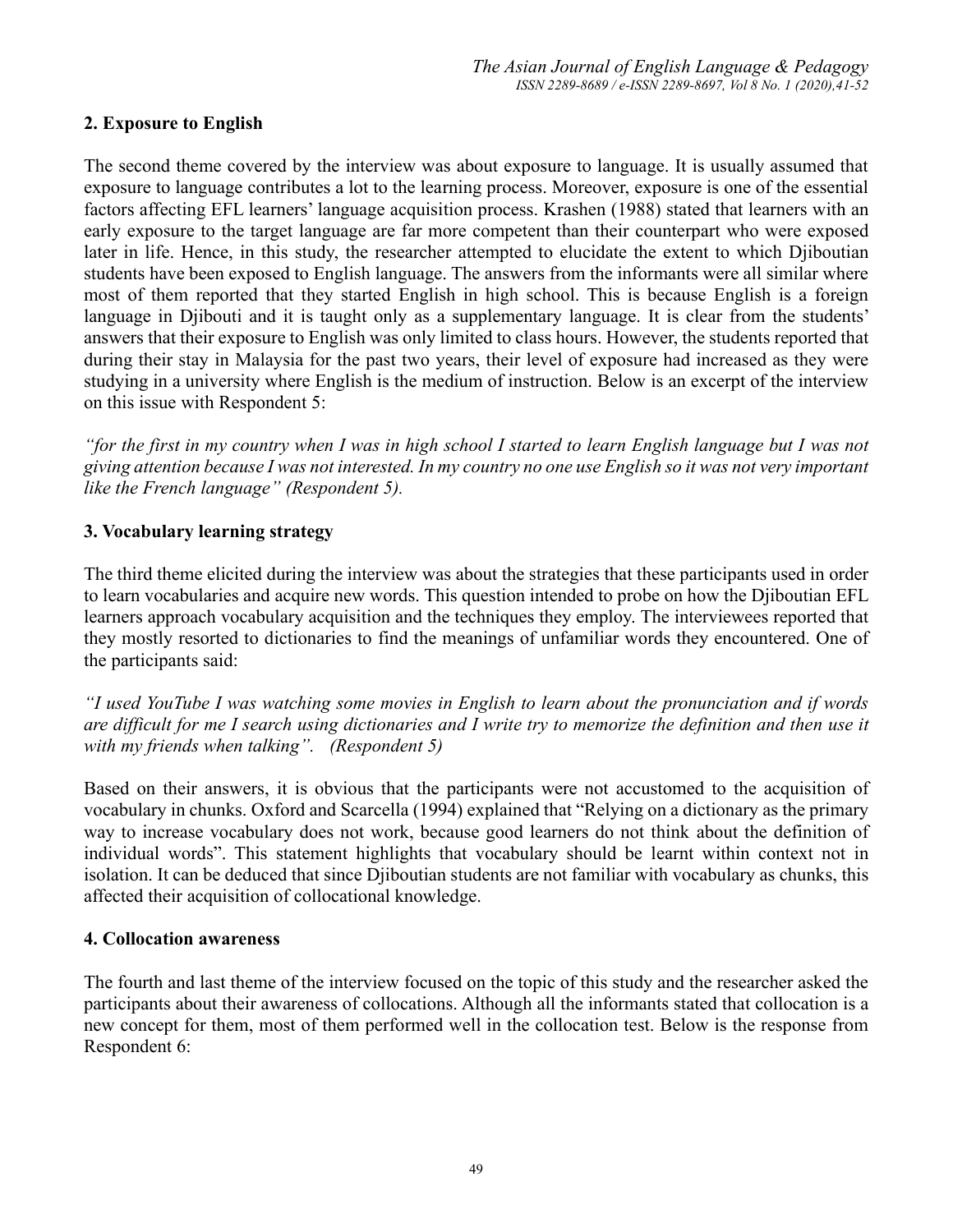*"actually this is my first time hearing what's collocations I get to know the meaning of collocations and how to use it from this research before this research I knew that some words should be used with some words but I didn't know it is called collocations*" *(Respondent 6).*

However, one of the respondents gave a brief description of collocations and it was as follows:

*"I think collocations is something we learn unconsciously it depends on the words go together because there are errr some word if you put together it sounds wrong. I don't know exactly the reason why I choose one word and not the other even though the two words have the same meaning. For example, when I say do homework I cannot say make homework because this ehhh look strange" (Respondent 1).* 

Respondent 1 provided information about how the concept of collocation is implicitly acquired by language learners as they themselves are not aware of it. A close look at the answers given shows that almost all the respondents are to some extent users of collocations but they did not realise that the process of selecting words that goes together is called collocations.

Overall, this part of the study intended to provide some explanations on the participants' performances implied from the analysis of the interview data. It was revealed from the analysis that despite having a positive attitude towards English language, they actually lack the exposure of the target language by their unawareness of the concept of collocation in the English language. This echoes the findings made by Ahmed (2012), El Dakhs (2015) and Shehata (2008) which accentuated the importance of frequent exposure to the target language in increasing collocational production. Besides that, the data also revealed another important factor affecting their collocational competence which is their heavy reliance on dictionary in acquiring meanings of new words. They are accustomed to learning new English words at an individual level rather than in chunks and acquire the dictionary meanings of the words rather than the meanings in context.

# **CONCLUSION AND RECOMMENDATION**

This study examined collocation used by EFL Djiboutian learners. The main objective of the study was to determine the collocational competence of the Djiboutian learners and its relationship with their writing skills. In order to reach the aim of this study, the researcher employed a mixed-method research design which combined the use of collocation test, essay writing and semi-structured interview. Based on the overall analysis of the quantitative data, a positive correlation was found between the students' lexical collocation competence and their writing skills. Students who were competent in using their collocational knowledge scored higher in the writing test. This concurs with the studies of Abdullah & Noor (2013) and Hatami (2015) which showed a positive relationship between collocational knowledge and language proficiency. Moreover, the study revealed that the most difficult lexical collocation was Noun+ Verb while the easiest was Adverb+Adjective. Adjective+Noun type of lexical collocations was found to be the type of collocation which the students were most familiar with.

 In addition, a closer look into the Djiboutian students' source of collocation difficulties through a semi-structured interview unveiled that lack of exposure was among the main factors causing the errors. Therefore, it is indispensable for EFL learners to familiarize themselves with words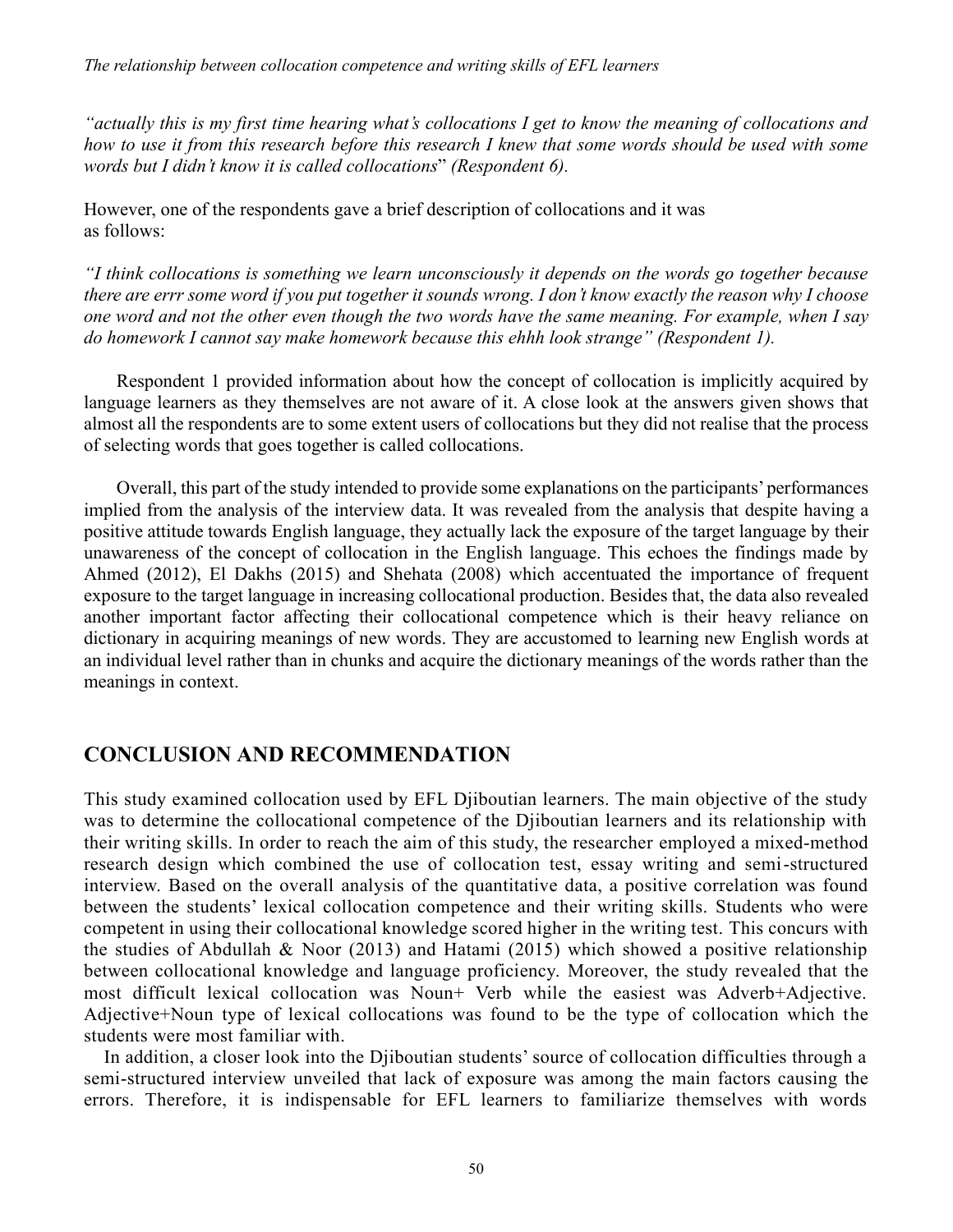association and how words are put together to achieve fluency and near native language profi ciency. Besides that, their overdependence on dictionary in enhancing their vocabulary acquisition does have an effect on their acquisition of collocational knowledge as they tend to learn new English words at an individual level rather than in chunks and acquire the dictionary meanings of the words rather than the meanings in context. In general, the present study highlights the fact that collocational competence does have a positive correlation with the EFL language learners' general proficiency level as depicted in their correct use of collocation in their writing production.

# **REFERENCES**

- Abdullah, S. & Noor, N.M. (2013). Contrastive analysis of the use of lexical verbs and verb-noun collocations in two learner corpora: WECMEL vs LOCNESS. In S. Ishikawa (Ed.). *Learner corpus studies in Asia and the world Vol 1:* 139-160
- Ahmed, Zinab Ali Aboulgasem. English Lexical Collocation Knowledge of Libyan University Students. Bangor University (United Kingdom), ProQuest Dissertations Publishing, 2012. 10089566.
- Almalki, S. (2016). Integrating Quantitative and Qualitative Data in Mixed Methods Research Challenges and Benefits Journal of Education and Learning; Vol. 5, No. 3; 2016.
- Alsakran, R. A. (2011). The productive and receptive knowledge of collocations by advanced Arabicspeaking ESL/EFL learners. Unpublished MA dissertation, Colorado State University, USA.
- Benson, M., Benson, E., &Ilson, R. (1986b). Lexicographic description of English, 24. Amsterdam/Philadelphia: Benjamins.
- Benson, M., Benson, E., &Ilson, R. (2010). The BBI Combinatory Dictionary of English. Amsterdam: Benjamin.
- Bowen, G., Lin Z. & Ziyan L.(2019). A Corpus-based Study of Coolocation Production of Chinese EFL Learners*. International Journal of Education.* ISSN 1948-5476 2019, Vol. 11, No. 4. doi:10.5296/ije.v11i4.15895
- El-Dakhs, D.A. (2015). Collocational Competence in English Language Teaching: An Overview. SSRN Electronic Journal 6(1):68-82. DOI[:10.2139/ssrn.2834432](https://www.researchgate.net/deref/http%3A%2F%2Fdx.doi.org%2F10.2139%2Fssrn.2834432?_sg%5B0%5D=B9gDfH8R8XN6QraHaOKv2Nnvemq2yc8X0BVLBM1xKNNPG70MnXfC_xA7b7jWCWwCNij3RVllwnqQwcdYRA4KjaVYLg.X5HYXpxyF1FLeUkfeefwSl3p-zcy_NvH8qaJ8BUcintcVxmCWTkOvIBrw6haN2phzpFBZfJ8EOKTo0KGPWZV_A)
- Eshghinejad, S. (2016) EFL Students' Attitudes toward Learning English Language: The Case Study of Kashan University Students. Cogent Education, 3, 1-13. https://doi.org/10.1080/2331186X.2016.1236434
- Firth, J. R. (1957). Papers in linguistics, 1934-1951.London, Oxford University Press.
- Granger S.& S. Tyson (1996). Connector Usage in Native and Non-native English Essay Writing. World Englishes 15/1: 17-27.
- Haiyan Men. (2015). Vocabulary Increase and Collocation Learning. China: Springer
- Hatami, S. (2015). Collocations of Farsi L2 Leaners of English: The role of Proficiency and L1 Language Transfer. Master thesis in English Linguitics. The Artic University of Norway.
- Henriksen, B. (2013). Research on L2 learners' collocational competence and development a progress report. EUROSLA MONOGRAPHS SERIES 2 L2 vocabulary acquisition, knowledge and use, 29-56
- James, C. (1998). Errors in Language Learning and Use: Exploring Error Analysis. New York: Addison Wesley Longman Limited.
- Krashen, S. (1998). Comprehensible output. System, 26, 175–182.
- Kim, D. H. (2009). A study on the use of lexical collocations of Korean heritage learners: identifying the sources of errors. Unpublished thesis. University of Southern California, C alifornia.